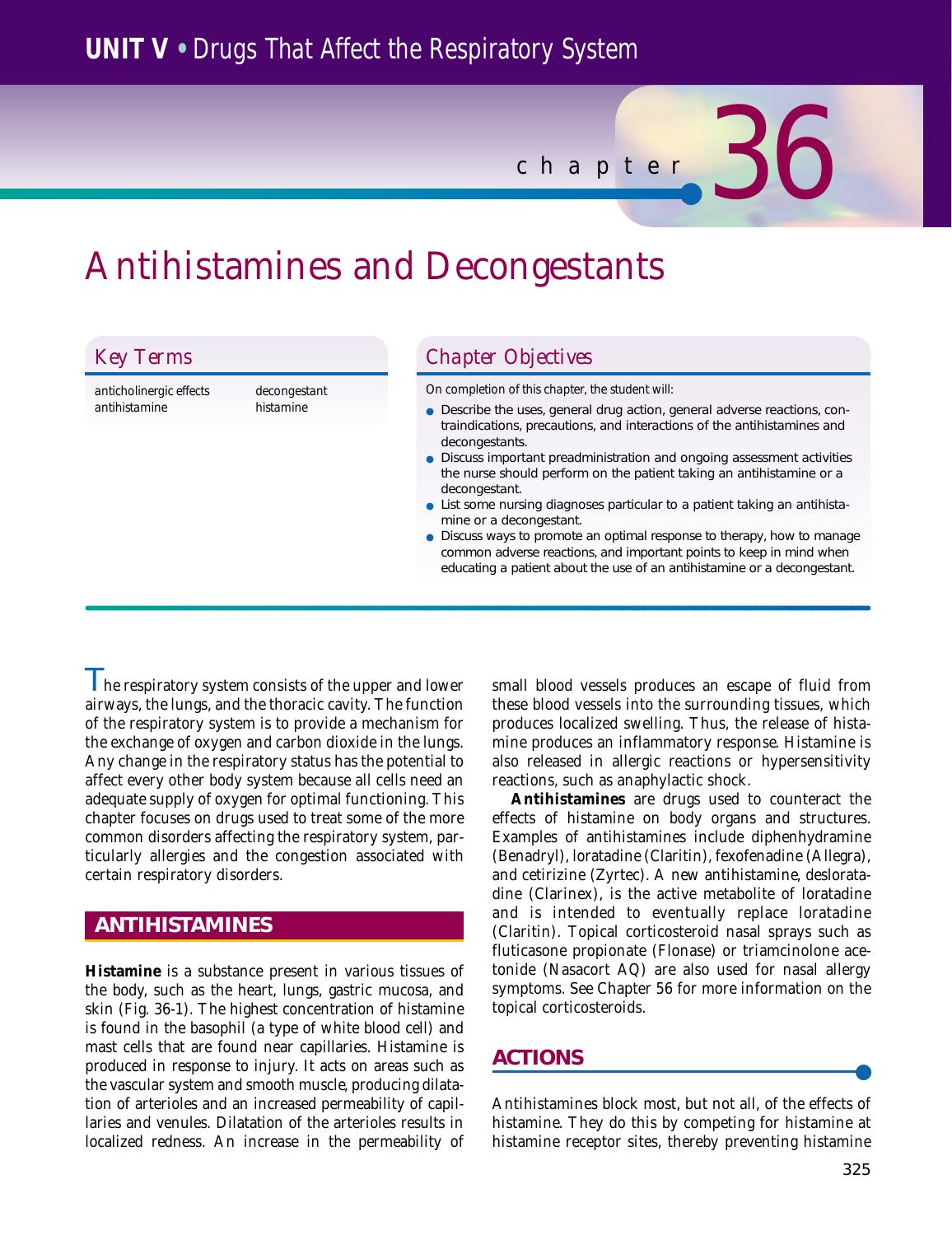

**FIGURE 36-1.** Effects of histamine in the body.

from entering these receptor sites and producing an effect on body tissues. Some antihistamines have additional effects, such as antipruritic, antiemetic, and sedative effects.

# **USES** ●

The general uses of the antihistamines include:

- Relief of the symptoms of seasonal and perennial allergies
- Allergic and vasomotor rhinitis
- Allergic conjunctivitis
- Mild and uncomplicated angioneurotic edema and urticaria
- Relief of allergic reactions to drugs, blood, or plasma
- Relief of coughs caused by colds or allergy
- Adjunctive therapy in anaphylactic shock
- Treatment of parkinsonism
- Relief of nausea and vomiting
- Relief of motion sickness
- Sedation
- Adjuncts to analgesics

Each antihistamine may be used for one or more of these reasons. The more specific uses of the various antihistamine preparations are given in the Summary Drug Table: Antihistamines.

# **ADVERSE REACTIONS** ●

Drowsiness and sedation are common adverse reactions seen with the use of many of the antihistamines. Some antihistamines appear to cause more drowsiness and sedation than others. These drugs may also have varying degrees of **anticholinergic** (cholinergic blocking) **effects,** which may result in dryness of the mouth, nose, and throat and a thickening of bronchial secretions. Several newer preparations (eg, loratadine) cause little, if any, drowsiness and fewer anticholinergic effects than some of the other antihistamines. Photosensitivity may occur with the use of the antihistamines.

Some antihistamines may cause dizziness, disturbed coordination, fatigue, hypotension, headache, epigastric distress, and photosensitivity (exaggerated response to brief exposure to the sun, resulting in moderately severe to severe sunburn).

Although these drugs are sometimes used to treat allergies, a drug allergy can occur with the use of an antihistamine. Symptoms that may indicate an allergy to these drugs include skin rash, urticaria, and anaphylactic shock.

# **CONTRAINDICATIONS** ●

Antihistamines are contraindicated in patients with known hypersensitivity to the drugs and during pregnancy. Although the antihistamines are classified in Pregnancy Category B (chlorpheniramine, dexchlorpheniramine, clemastine, diphenhydramine, and loratadine) and C (fexofenadine, hydroxyzine, and promethazine), they are generally contraindicated during pregnancy. Several possible associations with malformations have been reported along with jaundice, hyperreflexia, and prolonged extrapyramidal symptoms in infants whose mothers have received antihistamines (particularly promethazine) during pregnancy. Use of antihistamines during the third trimester of pregnancy has been associated with severe reactions (convulsions) in the infant. The antihistamines are contraindicated in lactating women; these drugs pass readily into breast milk and may adversely affect newborns.

# **PRECAUTIONS**

The antihistamines are used cautiously in patients with bronchial asthma, cardiovascular disease, narrow-angle glaucoma, symptomatic prostatic hypertrophy, hypertension, impaired kidney function, peptic ulcer, urinary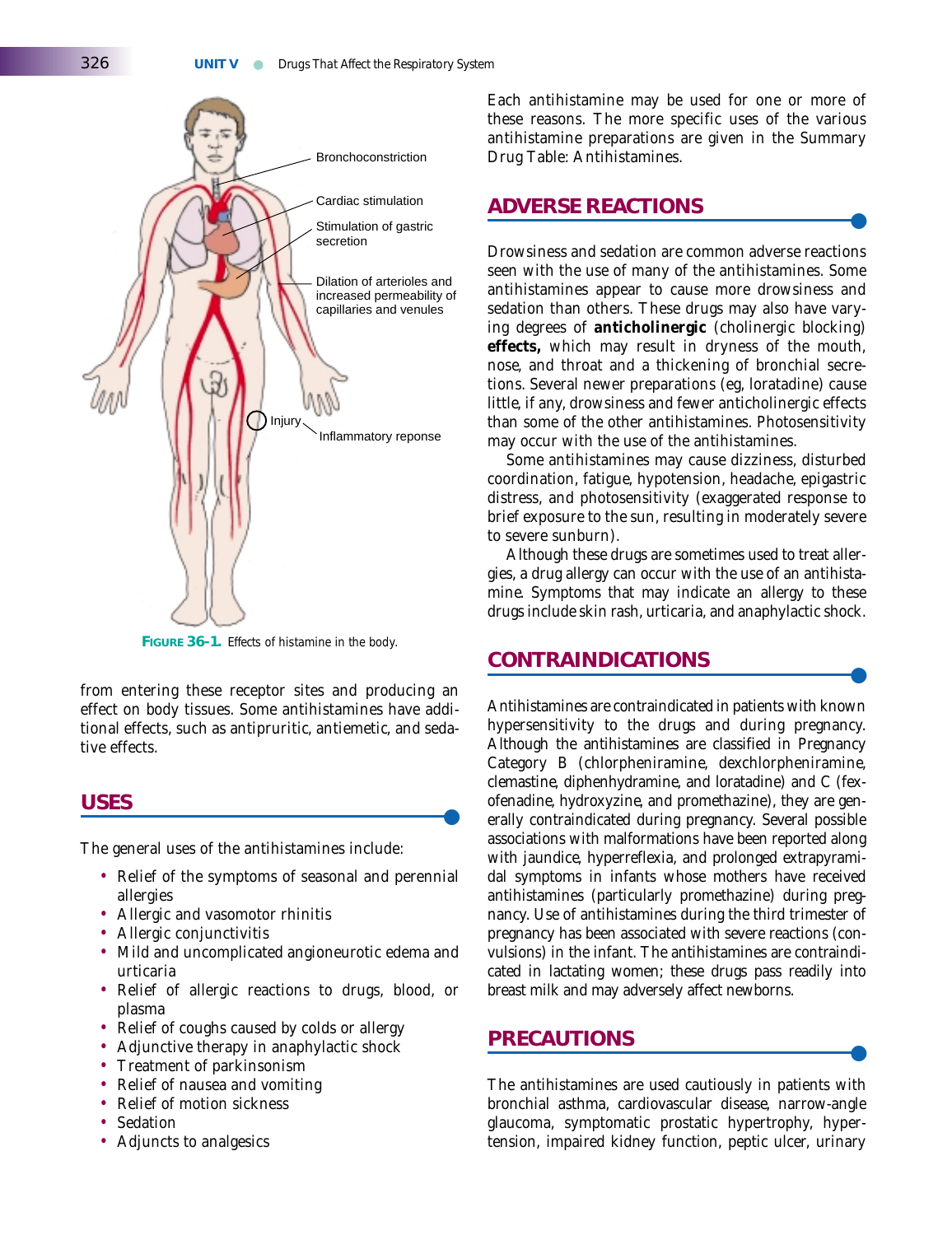# **SUMMARY DRUG TABLE ANTIHISTAMINES**

| <b>GENERIC NAME</b>                                           | <b>TRADE NAME*</b>                           | <b>USES</b>                                                                                                                                                                                                             | <b>ADVERSE REACTIONS</b>                                                                                                                       | <b>DOSAGE RANGES</b>                                                                                                                                                                  |
|---------------------------------------------------------------|----------------------------------------------|-------------------------------------------------------------------------------------------------------------------------------------------------------------------------------------------------------------------------|------------------------------------------------------------------------------------------------------------------------------------------------|---------------------------------------------------------------------------------------------------------------------------------------------------------------------------------------|
| brompheniramine<br>maleate<br>brome-fen-ir'-<br>a-meen        | Bromphen,<br>Dimetane,<br>generic            | Allergic symptoms;<br>allergic reactions to<br>blood or plasma;<br>adjunctive therapy in<br>anaphylactic reactions                                                                                                      | Drowsiness, sedation, dizziness,<br>disturbed coordination,<br>hypotension, headache,<br>blurred vision, thickening<br>of bronchial secretions | 4 mg PO q4-6h; 8-12 mg<br>PO of sustained-<br>release form q12h;<br>maximum dosage,<br>40 mg/d IM, SC, IV in<br>divided doses                                                         |
| cetirizine HCI<br>se-tear'-i-zeen                             | Zyrtec                                       | Seasonal rhinitis,<br>chronic urticaria                                                                                                                                                                                 | Sedation, diarrhea,<br>somnolence                                                                                                              | 5-10 mg daily PO;<br>maximum dosage,<br>$20$ mg/d                                                                                                                                     |
| chlorpheniramine<br>maleate<br>klor-fen-eer'-a-meen           | Aller-Chlor,<br>Chlor-Trimeton,<br>generic   | Allergic symptoms,<br>hypersensitivity<br>reactions, including<br>anaphylaxis and<br>transfusion reactions                                                                                                              | Drowsiness, sedation,<br>hypotension, palpitations,<br>blurred vision, dry mouth,<br>urinary hesitancy                                         | 4 mg PO q4-6h;<br>sustained-release form:<br>8-12 mg PO q8-12h;<br>5-20 mg IM, SC, IV                                                                                                 |
| clemastine<br>fumarate<br>klem'-as-teen                       | <b>Tavist</b>                                | Allergic rhinitis,<br>urticaria                                                                                                                                                                                         | Drowsiness, sedation,<br>hypotension, palpitations,<br>blurred vision, dry mouth,<br>urinary hesitancy                                         | 1.34 mg PO BID to<br>8.04 mg/d                                                                                                                                                        |
| desloratadine<br>des-low-rah'-<br>tah-deen                    | <b>Clarinex</b>                              | Seasonal or perennial<br>allergic rhinitis                                                                                                                                                                              | Headache, fatigue,<br>drowsiness, dry mouth,<br>nose, and throat                                                                               | <b>Adults and children</b><br>12 years and older:<br>5 mg once daily PO                                                                                                               |
| diphenhydramine<br>hydrochloride<br>dye-fen-hye'-dra-<br>meen | Benadryl,<br>Hyrexin,<br>Tusstat,<br>generic | Allergic symptoms,<br>hypersensitivity<br>reactions, including<br>anaphylaxis and<br>transfusion reactions,<br>motion sickness,<br>sleep aid, antitussive,<br>parkinsonism                                              | Drowsiness, dry mouth,<br>anorexia, blurred vision,<br>urinary frequency                                                                       | 25-50 mg PO q4-6h;<br>10-400 mg IM, IV                                                                                                                                                |
| fexofenadine<br>fecks-oh-fen'-<br>a-deen                      | Allegra                                      | Seasonal rhinitis,<br>urticaria                                                                                                                                                                                         | Drowsiness, nausea,<br>headache, back pain,<br>upper respiratory infection                                                                     | 30-60 mg PO BID;<br>maximum dosage,<br>180 mg/d                                                                                                                                       |
| hydroxyzine<br>hye-drox'-i-zeen                               | Atarax, Vistaril,<br>generic                 | Pruritus, sedation<br>(oral only), adjunctive<br>therapy for analgesia<br>(parenteral only),<br>antiemetic (parenteral)                                                                                                 | Drowsiness, dry mouth,<br>dizziness, wheezing,<br>chest tightness                                                                              | 25 mg 3-4 times a day<br>PO; 25-100 mg IM;<br>sedation,<br>50-100 mg PO                                                                                                               |
| loratadine<br>lor-a'-ta-dine                                  | Claritin, Claritia,<br><b>Reditabs</b>       | <b>Allergic rhinitis</b>                                                                                                                                                                                                | Dizziness, migraine<br>headache, tremors,<br>conjunctivitis, blurred<br>vision, altered salivation                                             | PO 10 mg/d                                                                                                                                                                            |
| promethazine HCI<br>proe-meth'-a-zeen                         | Anergan,<br>Phenergan,<br>generic            | Allergic symptoms,<br>motion sickness,<br>nausea and vomiting<br>associated with<br>anesthesia and surgery,<br>adjunct to analgesics,<br>sedation and<br>apprehension,<br>preoperative and<br>postoperative<br>sedation | <b>Excessive sedation,</b><br>confusion, disorientation,<br>dizziness, fatigue,<br>blurred vision, dry mouth                                   | Allergy: 12.5-25 mg PO,<br>25 mg IM, IV; motion<br>sickness, 25 mg BID;<br>nausea, vomiting:<br>12.5-25 mg PO, IM, IV;<br>preoperative: 50 mg<br>IM or PO the night<br>before surgery |
| tripelennamine HCI<br>trip-el-en'-a-meen                      | PBZ, PBZ-SR                                  | Seasonal allergic<br>rhinitis                                                                                                                                                                                           | Moderate sedation,<br>mild gastrointestinal<br>distress, paradoxical<br>excitation                                                             | PO 25-50 mg q4-6h;<br>SR: 1 (100-mg) tablet in<br>AM and 1 tablet in PM                                                                                                               |

\*The term *generic* indicates the drug is available in generic form.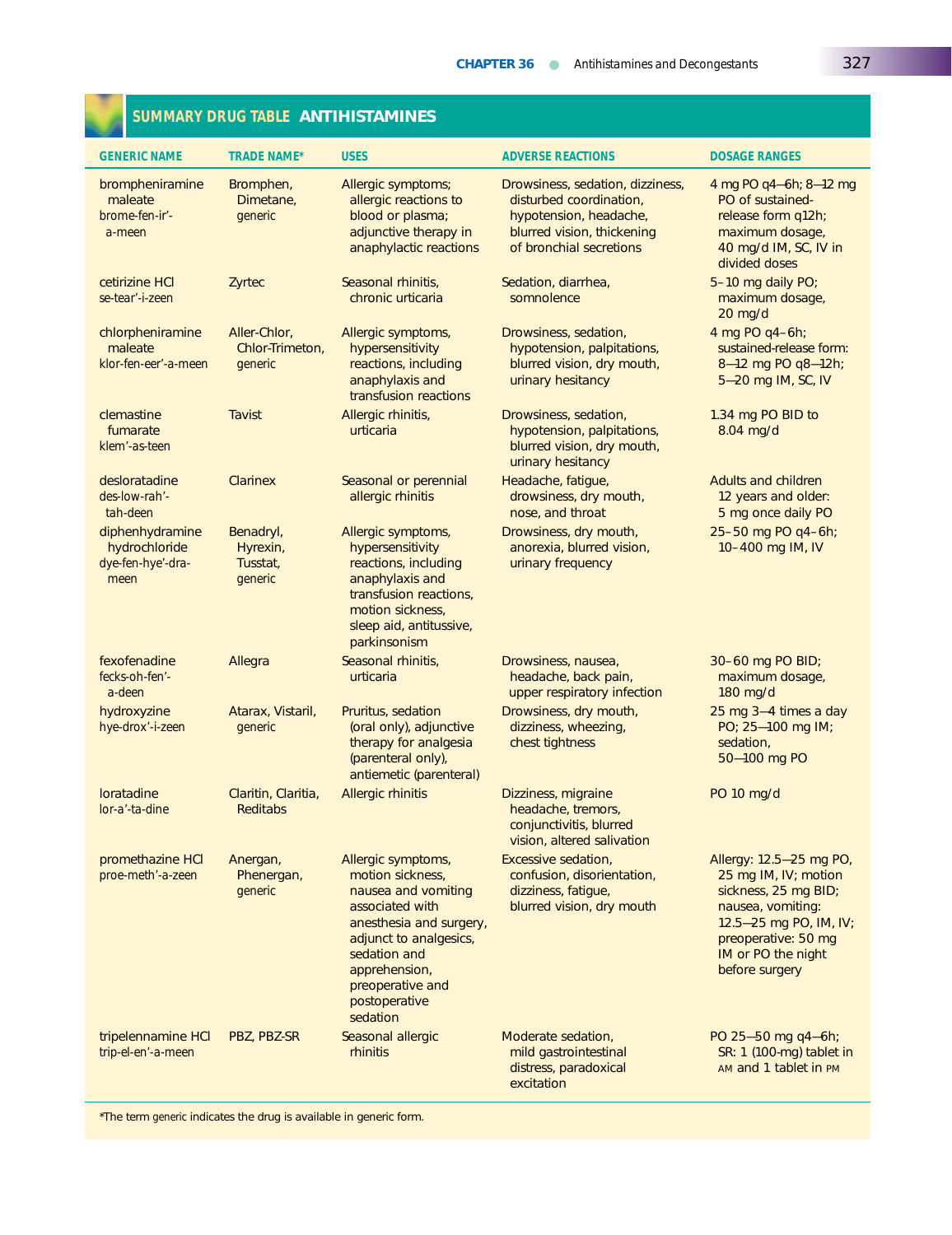retention, pyloroduodenal obstruction, or hyperthyroidism.

# **INTERACTIONS**

There is an increase in anticholinergic effects when antihistamines are administered with the monamine oxidase inhibitors (MAOIs) and additive sedative effects if administered with central nervous system depressants (eg, narcotic analgesics or alcohol). When cimetidine and loratadine are administered together there is a risk for increased loratadine levels.

# ● **The Patient Receiving an Antihistamine**

#### **ASSESSMENT**

#### *Preadministration Assessment*

The preadministration assessment of the patient receiving these drugs depends on the reason for use. Examples of assessments the nurse may perform include an assessment of the involved areas (eyes, nose, and upper and lower respiratory tract) if the patient is receiving an antihistamine for the relief of symptoms of an allergy. If promethazine (Phenergan) is used with a narcotic to enhance the effects and reduce the dosage of the narcotic, the nurse should take the patient's blood pressure, pulse, and respiratory rate before giving the drug.

#### *Ongoing Assessment*

The nurse usually gives these drugs in the outpatient setting. If the patient is in the hospital or clinic, the nurse observes the patient for the expected effects of the antihistamine and for adverse reactions. The nurse reports adverse reactions to the primary health care provider. In some instances, drowsiness or sedation may occur. When the drug is given to relieve preoperative anxiety, these adverse reactions are expected and are allowed to occur.

If the antihistamine is given for a serious situation, such as a blood transfusion reaction or a severe drug allergy, the nurse assesses the patient at frequent intervals until the symptoms appear relieved and for about 24 hours after the incident.

# **NURSING DIAGNOSES**

Drug-specific nursing diagnoses are highlighted in the Nursing Diagnoses Checklist. Other nursing diagnoses applicable to these drugs are discussed in depth in Chapter 4.

#### **Nursing Diagnoses Checklist**

- ✓ **Impaired Oral Mucous Membranes** related to adverse drug effects (dry mouth, nose, and throat)
- ✓ **Risk for Injury** related to adverse drug reactions (drowsiness, dizziness, disturbed coordination)

# **PLANNING**

The expected outcomes of the patient vary according to the reason the drug was administered and may include an optimal response to drug therapy, management of common adverse drug reactions, and an understanding of and compliance with the prescribed therapeutic regimen.

# **IMPLEMENTATION**

#### *Promoting an Optimal Response to Therapy*

Most antihistamines are given orally with food to prevent gastrointestinal upset. The nurse gives loratadine to the patient whose stomach is empty, at least 2 hours after meals or 1 hour before meals. Loratadine disintegrating tablets can be administered with or without water and are placed on the tongue where the tablet disintegrates rapidly. When administering the antihistamines parenterally, the nurse should give the drug deep intramuscularly, rather than subcutaneously, because many of the antihistamines are irritating to subcutaneous tissue.

# ❊**Nursing Alert**

*The nurse must not administer antihistamines to patients with lower respiratory tract diseases. If the nurse administers these drugs to patients with disorders such as asthma, the drying effect on the respiratory tract may cause thickening of the respiratory secretions and make expectoration more difficult.*

#### *Monitoring and Managing Adverse Reactions*

Dryness of the mouth, nose, and throat may occur. The nurse offers the patient frequent sips of water to relieve these symptoms.

# *<b>We* Gerontologic Alert

*Older adults are more likely to experience anticholinergic effects (eg, dryness of the mouth, nose, and throat), dizziness, sedation, hypotension, and confusion from the antihistamines. A dosage reduction may be necessary if these symptoms persist.*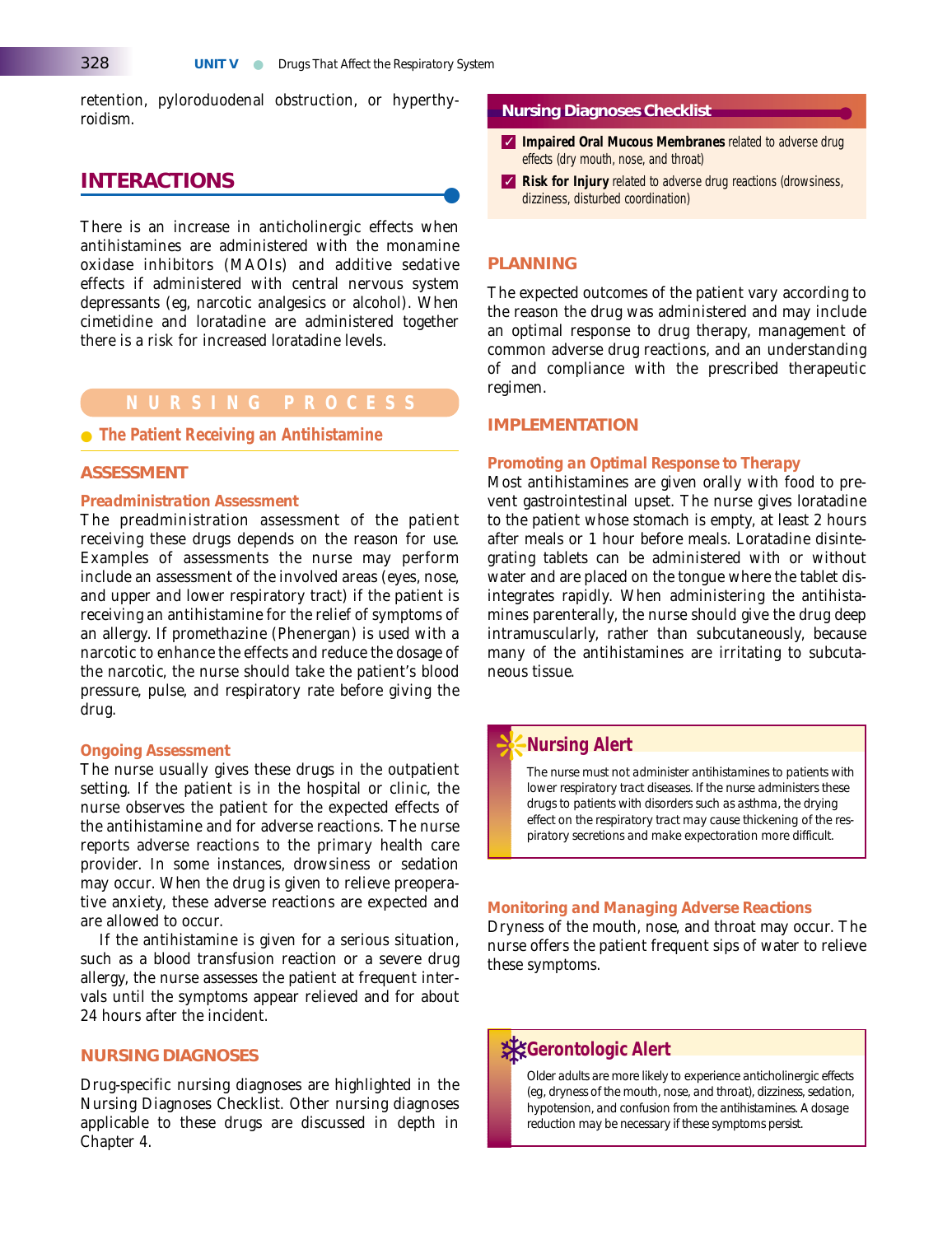If the patient experiences dizziness or drowsiness, it is important to provide assistance with ambulation. If drowsiness is severe or if other problems such as dizziness or a disturbance in muscle coordination occur, the patient may require assistance with ambulation and other activities. The nurse places the call light within easy reach and instructs the patient to call before attempting to get out of bed or ambulate. The nurse informs the patient that this adverse reaction may lessen with continued use of the drug.

#### *Educating the Patient and Family*

The nurse reviews the dosage regimen and possible adverse drug reactions with the patient. The following points are included in the patient teaching plan:

- Do not drive or perform other hazardous tasks if drowsiness occurs. This effect may diminish with continued use.
- Avoid the use of alcohol, as well as other drugs that cause sleepiness or drowsiness, while taking these drugs.
- These drugs may cause dryness of the mouth and throat. Frequent sips of water, hard candy, or chewing gum (preferably sugarless) may relieve this problem.
- If gastric upset occurs, take this drug with food or meals. Loratadine should be taken on an empty stomach, if possible. If the gastric upset is not relieved, discuss this with the primary health care provider.
- Avoid ultraviolet light or sunlight because of the possibility of photosensitivity. Wear sunglasses, protective clothing, and a sunscreen when exposed to sunlight.
- Do not crush or chew sustained-release preparations.

#### **EVALUATION**

- The therapeutic effect is achieved.
- Adverse reactions are identified, reported to the primary health care provider, and managed successfully through nursing interventions.
- No evidence of injury is seen.
- Mucous membranes are kept moist.
- The patient demonstrates an understanding of the drug regimen and adverse effects of the drug.

# **DECONGESTANTS**

A **decongestant** is a drug that reduces swelling of the nasal passages, which, in turn, opens clogged nasal passages and enhances drainage of the sinuses. These drugs are used for the temporary relief of nasal congestion caused by the common cold, hay fever, sinusitis, and other respiratory allergies.

# **ACTIONS** ●

The nasal decongestants are sympathomimetic drugs, which produce localized vasoconstriction of the small blood vessels of the nasal membranes. Vasoconstriction reduces swelling in the nasal passages (decongestive activity). Nasal decongestants may be applied topically, and a few are available for oral use. Examples of nasal decongestants include phenylephrine (Neo-Synephrine) and oxymetazoline (Afrin), which are available as nasal sprays or drops, and pseudoephedrine (Sudafed), which is taken orally. Additional nasal decongestants are listed in the Summary Drug Table: Systemic and Topical Nasal Decongestants.

# **USES** ●

Decongestants are used to treat the congestion associated with rhinitis, hay fever, allergic rhinitis, sinusitis, and the common cold. In addition, they are used in adjunctive therapy of middle ear infections to decrease congestion around the eustachian tube. Nasal inhalers may relieve ear block and pressure pain during air travel. Many can be administered orally as well as topically, but topical application is more effective than the oral route.

# **ADVERSE REACTIONS** ●

When used topically in prescribed doses, there are usually minimal systemic effects in most individuals. On occasion, nasal burning, stinging, and dryness may be seen. When the topical form is used frequently or if the liquid is swallowed, the same adverse reactions seen with the oral decongestants may occur.

Use of oral decongestants may result in tachycardia and other cardiac arrhythmias, nervousness, restlessness, insomnia, blurred vision, nausea, and vomiting.

# **CONTRAINDICATIONS** ●

The decongestants are contraindicated in patients with known hypersensitivity, hypertension, and severe coronary artery disease. These drugs are also contraindicated in patients taking monoamine oxidase inhibitors (MAOIs). Naphazoline is contraindicated in patients with glaucoma.

# **PRECAUTIONS**

The decongestants are used cautiously in patients with hyperthyroidism, diabetes mellitus, prostatic hypertrophy, ischemic heart disease, and glaucoma. Safe use of the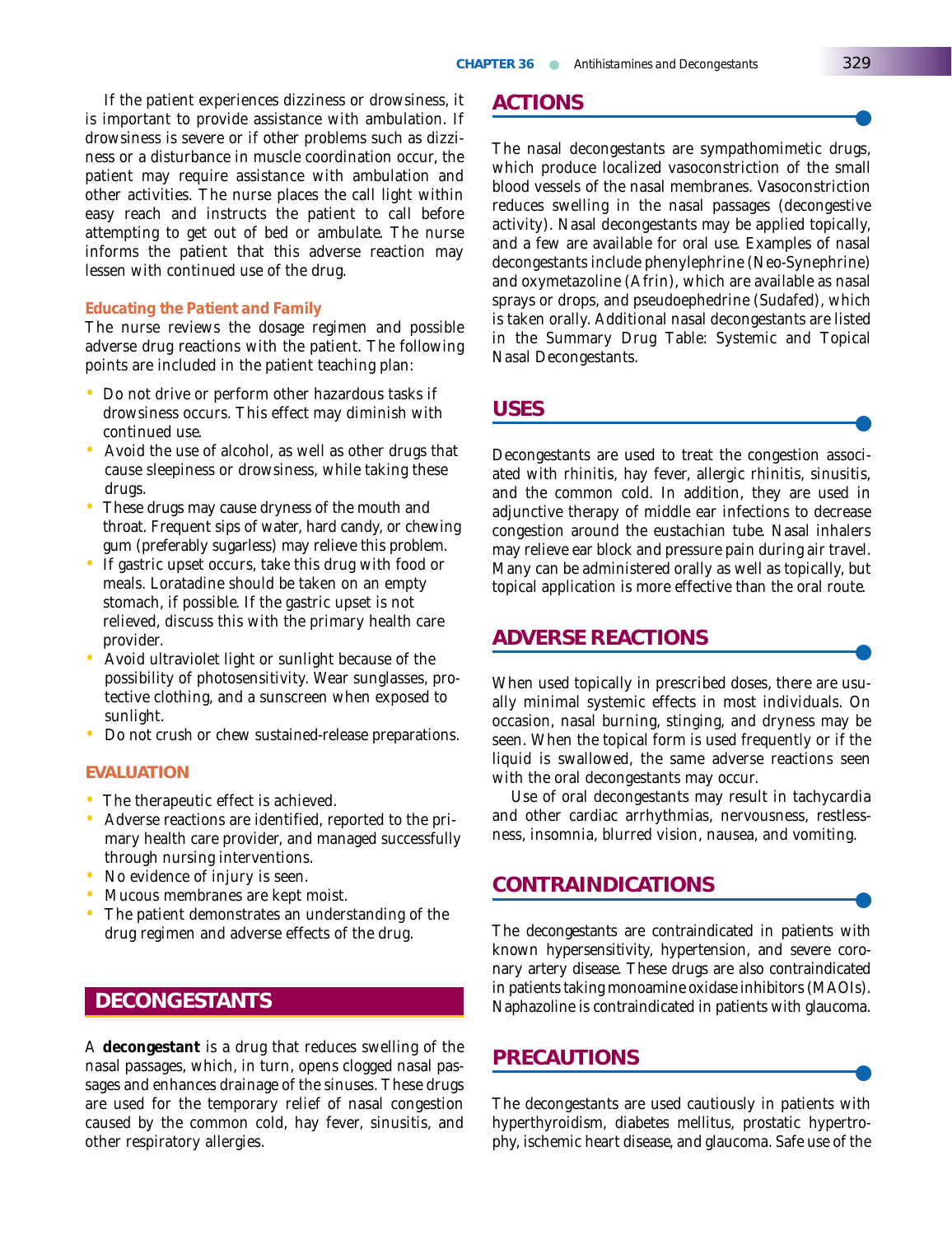| <b>GENERIC NAME</b>                                                   | <b>TRADE NAME*</b>                          | <b>USES</b>             | <b>ADVERSE REACTIONS</b>                                                                             | <b>DOSAGE RANGES</b>                                                                     |  |
|-----------------------------------------------------------------------|---------------------------------------------|-------------------------|------------------------------------------------------------------------------------------------------|------------------------------------------------------------------------------------------|--|
| ephedrine<br>e-fed'-rin                                               | Pertz-D                                     | <b>Nasal congestion</b> | Nasal burning, stinging,<br>dryness, rebound nasal<br>congestion                                     | 2-3 drops or small<br>amount of jelly in each<br>nostril q4h; maximum<br>use, 3-4 d      |  |
| epinephrine HCI<br>ep-i-nef'-rin                                      | Adrenalin<br>Chloride                       | <b>Nasal congestion</b> | Same as ephedrine                                                                                    | 2-3 drops or spray in<br>each nostril q4-6h                                              |  |
| naphazoline HCI<br>na-faz'-o-line                                     | Privine                                     | <b>Nasal congestion</b> | Same as ephedrine                                                                                    | 1-2 drops in each<br>nostril PRN maximum<br>dosage, q3h for drops<br>and q4-6h for spray |  |
| oxymetazoline HCI<br>oxy-met-az'-<br>oh-leen                          | Afrin, Dristan<br>12-hour Nasal.<br>generic | <b>Nasal congestion</b> | Same as ephedrine                                                                                    | 2-3 drops or sprays<br>q10-12h                                                           |  |
| phenylephrine HCI<br>fen-ill-ef'-rin                                  | Alconefrin,<br>Neo-Synephrine               | <b>Nasal congestion</b> | Same as ephedrine                                                                                    | 1-2 sprays of $0-25%$<br>solution g3-4h                                                  |  |
| phenylpropanolamine<br><b>HCI</b><br>fen-ill-proe-pan-<br>ole'-a-meen | Propagest,<br>generic                       | <b>Nasal congestion</b> | Anxiety, restlessness,<br>anorexia, arrhythmias,<br>nervousness, nausea,<br>vomiting, blurred vision | 25 mg PO q4h; maximum<br>dosage, 150 mg/d;<br>discontinued in US                         |  |
| pseudoephedrine<br><b>HCI</b><br>soo-dow-e-fed'-rin                   | Sudafed,<br>generic                         | <b>Nasal congestion</b> | Same as<br>phenylpropanolamine HCI                                                                   | 60 mg PO q4-6h                                                                           |  |
| tetrahydrozoline<br><b>HCI</b><br>tet-rah-hi-draz'-<br>oh-leen        | <b>Tyzine</b>                               | <b>Nasal congestion</b> | Same as<br>phenylpropanolamine HCI                                                                   | 2-4 drops in each nostril<br>3-4 times/d                                                 |  |
| xylometazoline<br><b>HCI</b><br>zye-low-met-az'-<br>oh-leen           | Otrivin                                     | <b>Nasal congestion</b> | Same as ephedrine                                                                                    | 2-3 drops or sprays in<br>each nostril q8-10h                                            |  |
| $\cdots$ $\cdots$                                                     |                                             |                         |                                                                                                      |                                                                                          |  |

\*The term *generic* indicates the drug is available in generic form.

decongestants during pregnancy (Pregnancy Category C) and lactation has not been established. Pregnant women should consult with their primary health care provider before using these drugs.

# ● **The Patient Using a Nasal Decongestant**

# **ASSESSMENT**

## *Preadministration Assessment*

As part of the preadministration assessment, the nurse assesses the patient's blood pressure, pulse, and congestion before administering a decongestant. The nurse assesses lung sounds and bronchial secretions, which are noted in the patient's record. It is important to obtain a history of the use of these products, including the name of the product used and the frequency of use.

# *Ongoing Assessment*

The ongoing assessment usually occurs when the patient comes to an outpatient clinic for follow-up

# **INTERACTIONS**

Additive sympathomimetic effects may develop when decongestants are administered with other sympathomimetic drugs (see Chap. 22). Use of the nasal decongestants with the MAOIs may cause hypertensive crisis. Use of a decongestant with beta-adrenergic blocking drugs may cause hypertension or bradycardia. When ephedrine is administered with theophylline, the patient is at increased risk for theophylline toxicity.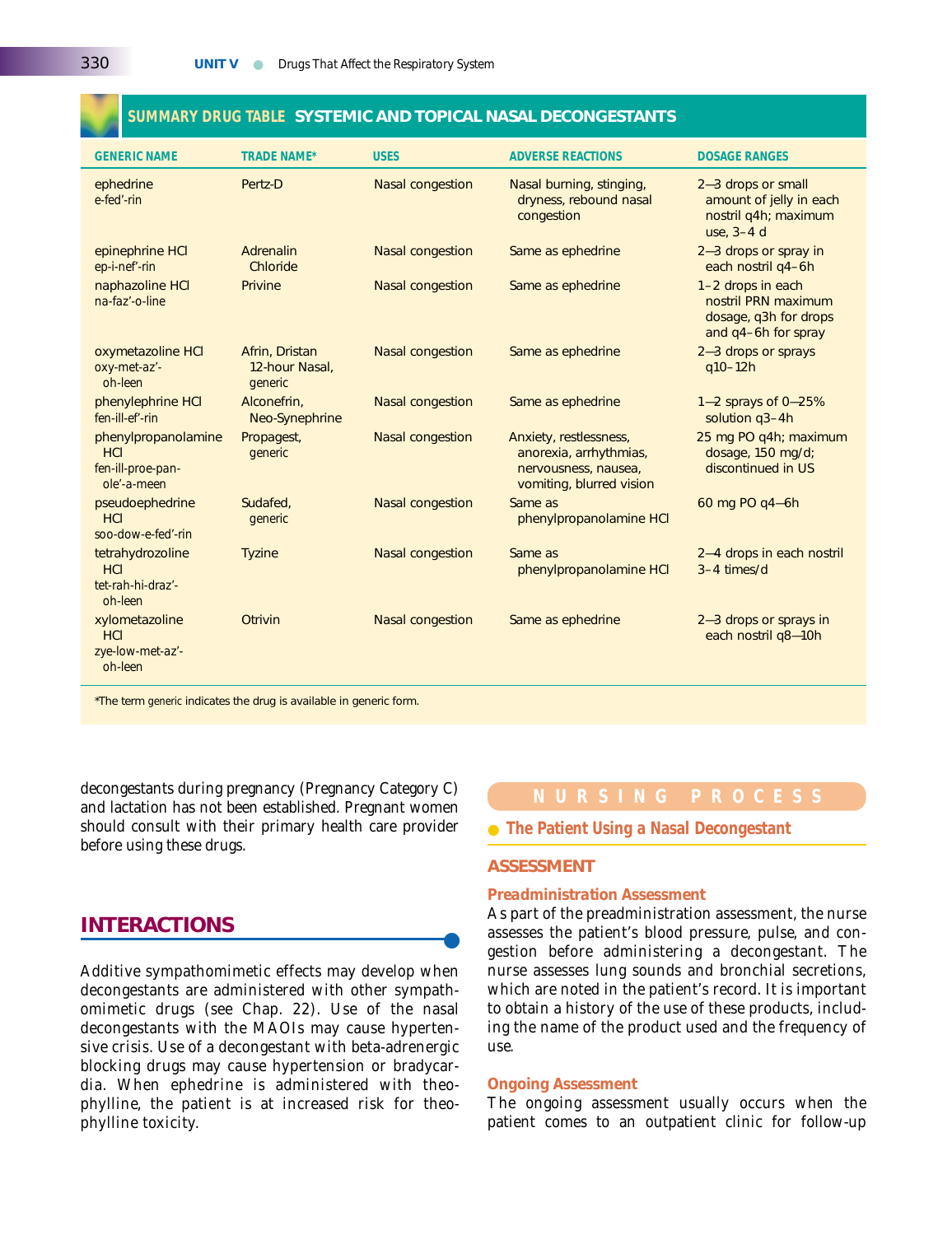#### **Nursing Diagnoses Checklist**

- ✓ **Ineffective Airway Clearance** related to congestion, excessive secretions, rebound effect of drug
- ✓ **Risk for Ineffective Breathing Pattern** related to congestion, excessive secretions, rebound effect of drug

treatment with the primary health care provider. The nurse assesses the patient's blood pressure, pulse, and congestion. The nurse questions the patient about attaining a therapeutic effect and the presence of any adverse reactions to the drug.

# **NURSING DIAGNOSES**

Drug-specific nursing diagnoses are highlighted in the Nursing Diagnoses Checklist. Other nursing diagnoses applicable to these drugs are discussed in depth in Chapter 4.

#### **PLANNING**

The expected outcomes of the patient may include an optimal response to therapy and an understanding of the use of the nasal decongestants.

### **IMPLEMENTATION**

#### *Promoting an Optimal Response to Therapy*

Decongestants are used only occasionally in the clinical setting. Because some of these products are available without a prescription, their use may be discovered during a patient history for other medical disorders. Nonprescription nasal decongestants should not be used by those with hypertension or heart disease unless such use is approved by the primary health care provider. After administering a topical nasal decongestant, some patients may experience a mild, transient stinging sensation. This usually disappears with continued use. To minimize the occurrence of rebound nasal congestion, the drug therapy should be discontinued gradually by initially discontinuing the medication in one nostril, followed by withdrawal from the other nostril.

# ❊**Nursing Alert**

Overuse *of the topical form of these drugs can cause "rebound" nasal congestion. This means that the congestion becomes worse with the use of the drug. Although congestion may be relieved for a brief time after the drug is used, it recurs within a short time, which prompts the patient to use the drug at more frequent intervals, perpetuating the rebound congestion.* 

# ❄**Gerontologic Alert**

*Patients older than 60 years are at greater risk for experiencing adverse reactions to the decongestants. Overdosage may cause hallucinations, convulsion, and central nervous system depression.* 

#### *Educating the Patient and Family*

The nurse includes the following points in the patient teaching plan:

- Use this product as directed by the primary health care provider or on the container label.
- Understand that overuse of topical nasal decongestants can make the symptoms worse.
- Nasal burning and stinging may occur with the topical decongestants. This effect usually disappears with use. If burning or stinging becomes severe, discontinue use and discuss this problem with the primary health care provider, who may prescribe or recommend another drug.
- If using a spray, do not allow the tip of the container to touch the nasal mucosa and do not share the container with anyone.
- To administer the spray, sit upright and sniff hard for a few minutes after administration.
- To administer drops, recline on a bed and hang your head over the edge. After using the drops, remain with the head down and turn the head from side to side.
- If using inhalers, warm the inhaler in the hand before use; wipe the inhaler after each use.
- If symptoms do not improve in 7 days or are accompanied by a high fever, consult the primary care provider before continuing use.

# **EVALUATION**

- The therapeutic effect is achieved.
- Adverse reactions are identified, reported to the primary health care provider, and managed successfully through nursing interventions.
- No evidence of injury is seen.
- Swelling of the nasal passages is reduced.<br>• The patient demonstrates an understandi
- The patient demonstrates an understanding of the drug regimen and adverse effects of the drug.

# ● *Critical Thinking Exercises*

**1.** *A number of the antihistamines have* anticholinergic effects. *Discuss this term and identify nursing interactions important when caring for a patient experiencing anticholinergic effects while taking an antihistamine.*